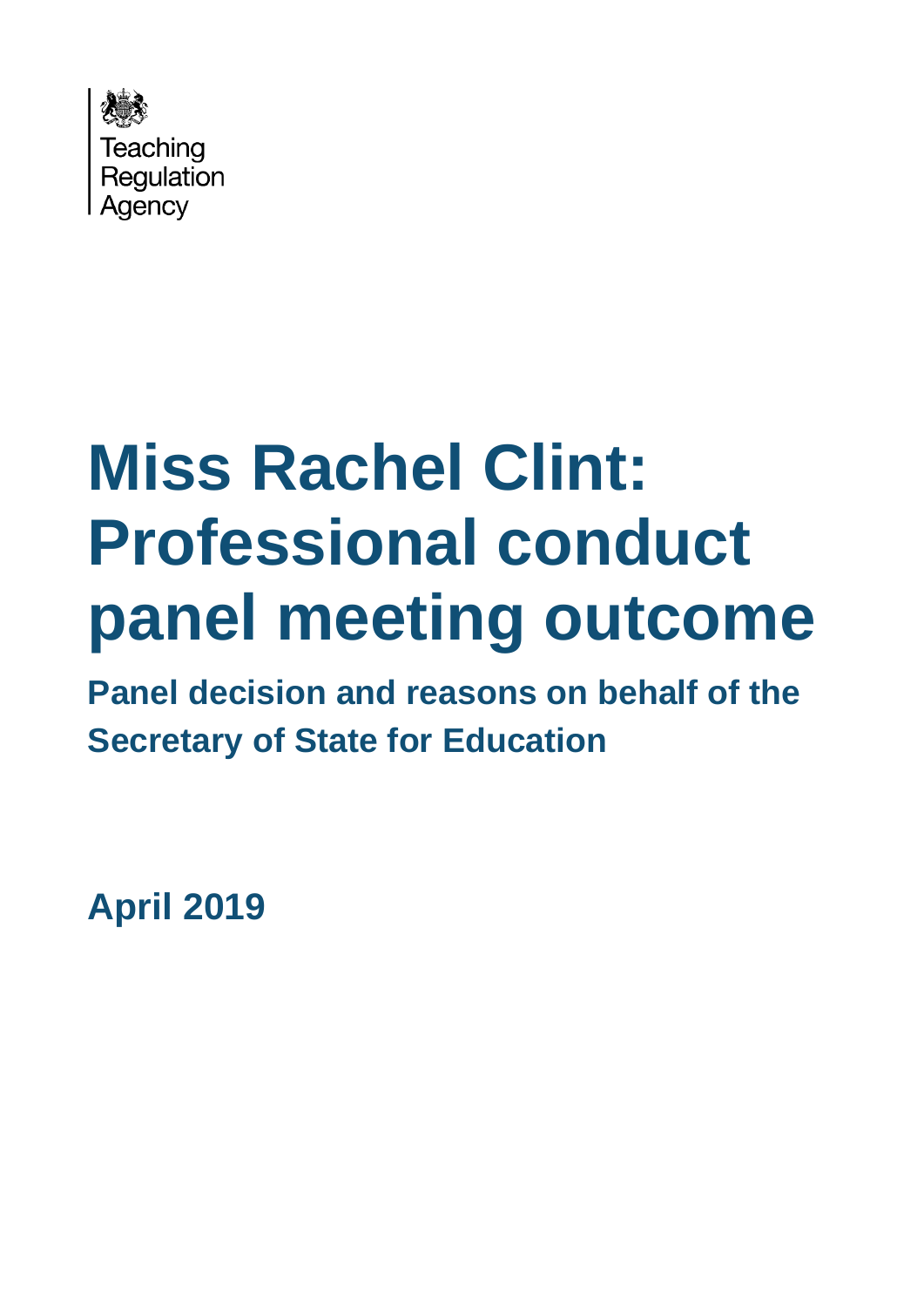# **Contents**

| A. Introduction                                                                    | 3              |  |
|------------------------------------------------------------------------------------|----------------|--|
| <b>B.</b> Allegations                                                              | $\overline{4}$ |  |
| C. Summary of evidence                                                             | $\overline{4}$ |  |
| <b>Documents</b>                                                                   | $\overline{4}$ |  |
| Statement of agreed facts                                                          | 5              |  |
| D. Decision and reasons                                                            | 5              |  |
| Findings of fact                                                                   | 5              |  |
| Findings as to unacceptable professional conduct and/or conduct that may bring the |                |  |
| profession into disrepute                                                          | 7              |  |
| Panel's recommendation to the Secretary of State                                   | 8              |  |
| Decision and reasons on behalf of the Secretary of State<br>11                     |                |  |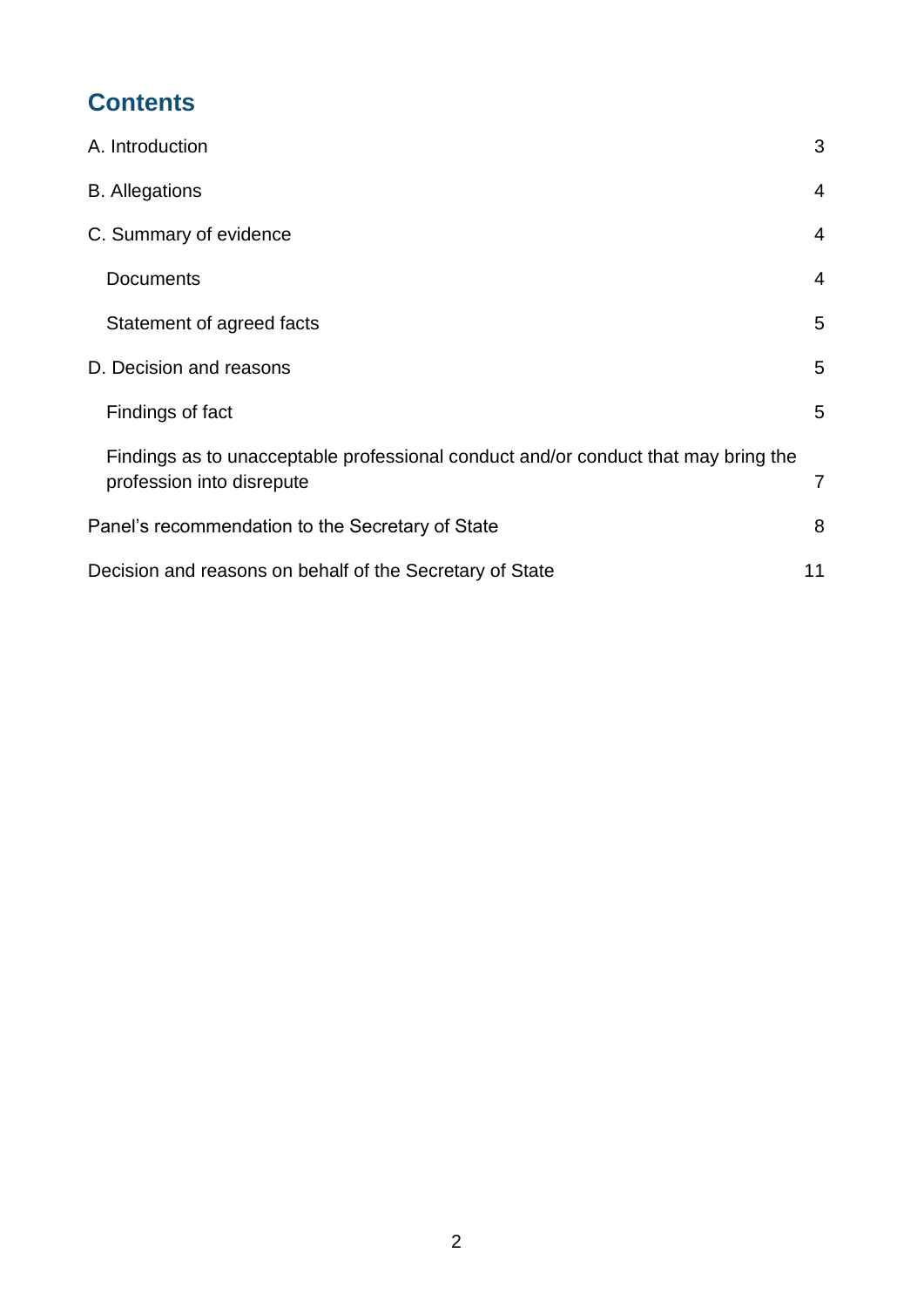**Professional conduct panel decision and recommendations, and decision on behalf of the Secretary of State**

| Teacher:                             | <b>Miss Rachel Clint</b>                  |
|--------------------------------------|-------------------------------------------|
| <b>TRA</b> reference:                | 17171                                     |
| Date of determination: 23 April 2019 |                                           |
| <b>Former employer:</b>              | Merchant Taylors' Boy's School, Liverpool |

# <span id="page-2-0"></span>**A. Introduction**

A professional conduct panel ("the panel") of the Teaching Regulation Agency ("the Agency") convened on 23 April 2019 at Cheylesmore House, 5 Quinton Road, Coventry, CV1 2WT to consider the case of Miss Rachel Clint.

The panel members were Mr John Matharu (lay panellist – in the chair), Mr Anthony Greenwood (lay panellist) and Mrs Alison Walsh (teacher panellist).

The legal adviser to the panel was Miss Kara O'Neill of Eversheds Sutherland (International) LLP solicitors.

In advance of the meeting, the agency agreed to a request from Miss Rachel Clint that the allegations be considered without a hearing after taking into consideration the public interest and the interests of justice. Miss Rachel Clint provided a signed statement of agreed facts and admitted unacceptable professional conduct and/or conduct that may bring the profession into disrepute and a lack of integrity. The panel considered the case at a meeting without the attendance of the presenting officer, Miss Rachel Clint or her representative.

The meeting took place in private, save for the announcement of the panel's decision, which was announced in public and recorded.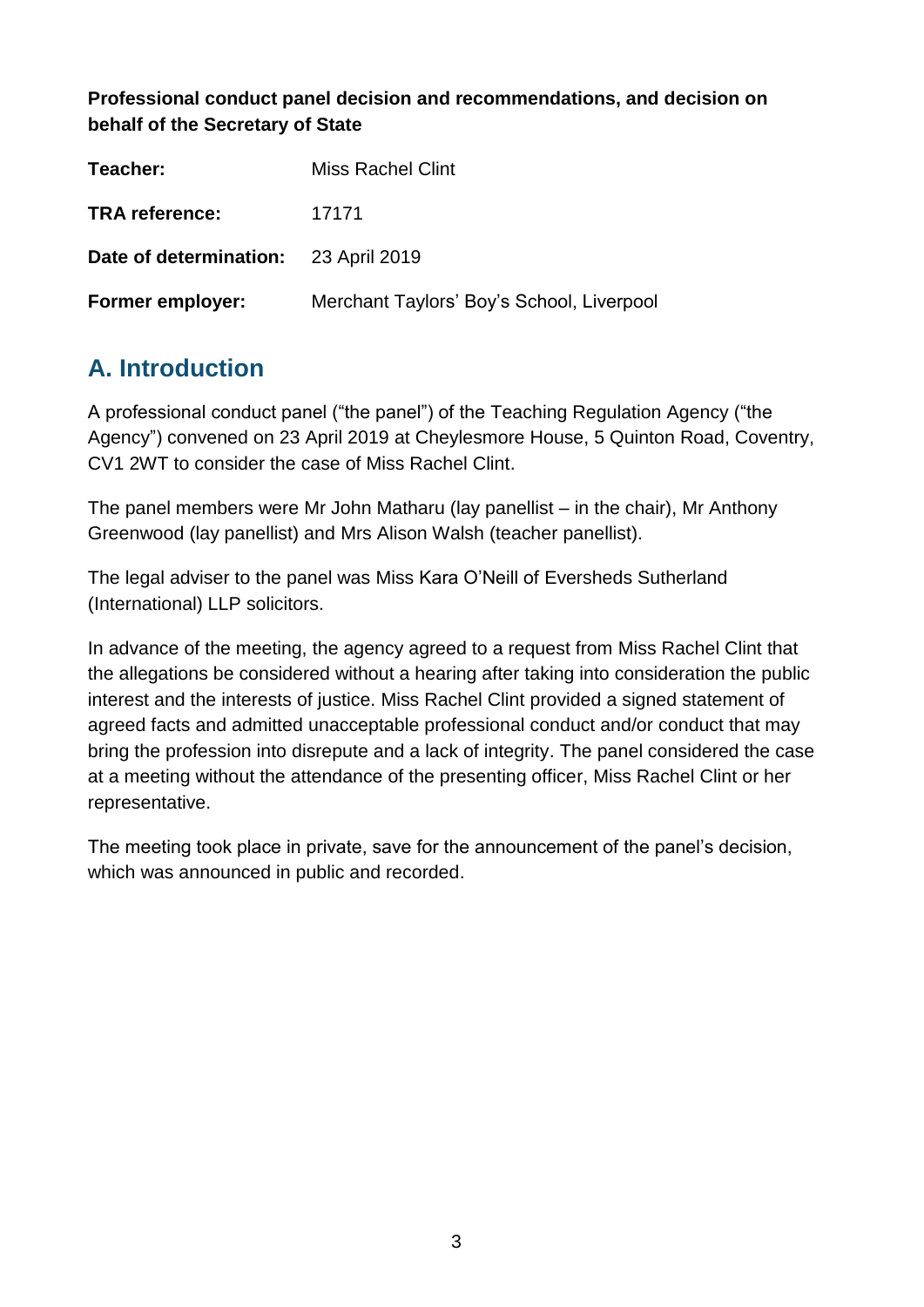## <span id="page-3-0"></span>**B. Allegations**

The panel considered the allegations set out in the notice of the meeting dated 8 March 2019.

It was alleged that Miss Rachel Clint was guilty of unacceptable professional conduct and/or conduct that may bring the profession into disrepute and a lack of integrity, in that:

- 1. On or around 19 May 2017, you;
	- a) Sat on Pupil A's knee and/or in his lap;
	- b) Engaged in a kiss with Pupil A;
- 2. Your conduct as may be found proven at 1a and/or 1 b above was conduct of a sexual nature;
- 3. Demonstrated a lack of integrity, in that you failed to report what had occurred to the School and/or to the Senior Leadership Team in the weeks and/or months following the incident referred to at 1a and/or 1b above.

The particulars of the allegations are as set out in the notice of the meeting.

The Teacher admitted the facts and gave an admission of unacceptable professional conduct and/or conduct that may bring the profession into disrepute and lack of integrity.

## <span id="page-3-1"></span>**C. Summary of evidence**

#### <span id="page-3-2"></span>**Documents**

In advance of the hearing, the panel received a bundle of documents which included:

Section 1: chronology and anonymised pupil list – pages 2 to 3

Section 2: notice of referral, response and notice of meeting– pages 5 to 9b

Section 3: statement of agreed facts and presenting officer's representations– pages 11 to 17

Section 4: Agency documents – pages 19 to 146

Section 5: teacher documents – pages 148 to 366

The panel members confirmed that they had read all of the documents in advance of the hearing.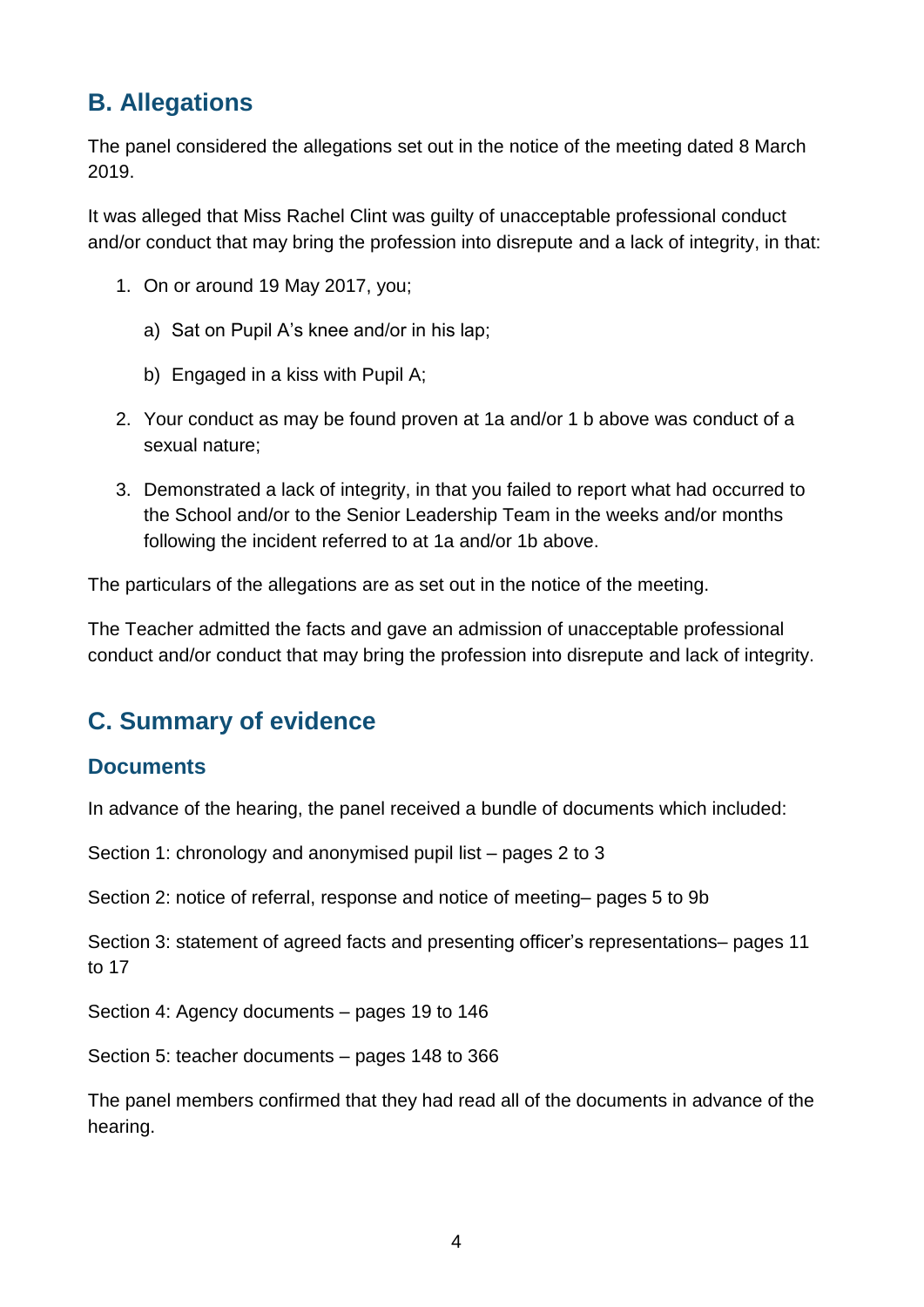## <span id="page-4-0"></span>**Statement of agreed facts**

The panel considered a statement of agreed facts which was signed by Miss Rachel Clint on 28 December 2018.

## <span id="page-4-1"></span>**D. Decision and reasons**

The panel announced its decision and reasons as follows:

The panel carefully considered the case and reached a decision.

The panel confirms that it had read all the documents provided in the bundle in advance of the meeting.

In advance of the meeting, the Agency agreed to a request from Miss Rachel Clint that the allegations be considered without a hearing. The panel has the ability to direct that the case be considered at a hearing if required in the interests of justice or in the public interest. The panel did not determine that such a direction is necessary or appropriate in this case.

Miss Rachel Clint was employed as head of geography and assistant head of sixth form at Merchant Taylors' Boy's School ("the School"). On 19 May 2017 a school leaver event was held for year 13 students. After the event, Miss Rachel Clint engaged in a kiss with Pupil A, who was 18 at the time of the incident. On 21 September 2017 a disclosure was made to the School regarding the incident including a photograph of the kiss between Miss Rachel Clint and Pupil A on the 19 May 2017. Miss Rachel Clint was suspended from the School pending investigation. A referral was made to LADO. On 27 September 2017 LADO and Police confirmed no further investigation. There was a disciplinary hearing and Miss Rachel Clint was dismissed from the School on 26 April 2018.

## <span id="page-4-2"></span>**Findings of fact**

Our findings of fact are as follows:

The panel has found the following particulars of the allegations against you proven, for these reasons:

**1. You:** 

**On or around 19 May 2017, you;** 

- **a. Sat on Pupil A's knee and/or in his lap;**
- **b. Engaged in a kiss with Pupil A.**

The panel had regard to the statement of agreed facts signed by Miss Rachel Clint in which she accepted the particulars of the allegations. The panel had also seen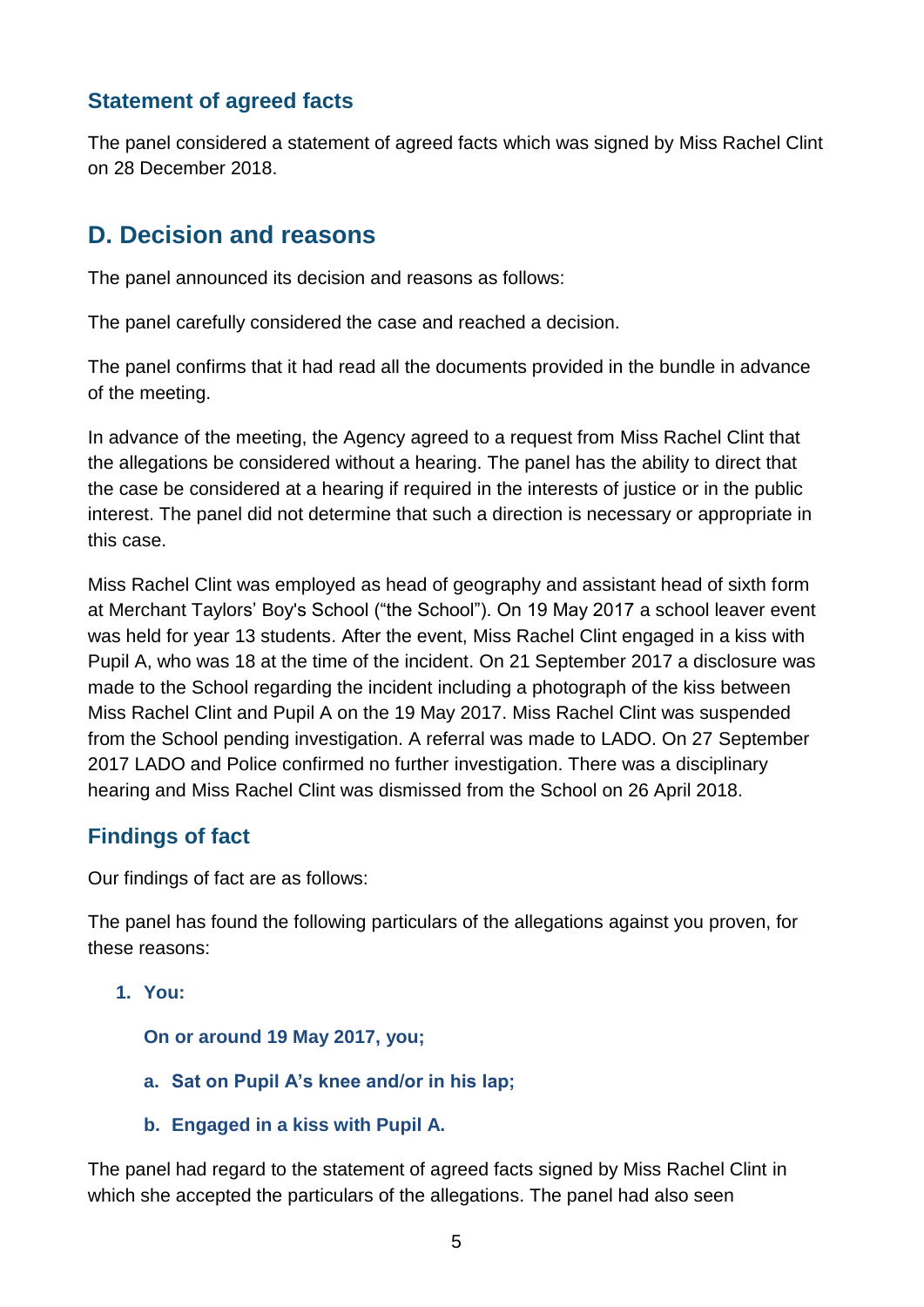photographic evidence of the kiss between Miss Rachel Clint and Pupil A. Moreover, the meeting notes between the Investigating Officer and Pupil A indicate that Pupil A recalls that Miss Rachel Clint sat on Pupil A's knee and 'within a very short space of time kissing took place'.

For the reasons above, the panel found the particulars of allegation 1 proven.

#### **3. Demonstrated a lack of integrity in that you failed to report what had occurred to the School and/or Senior Leadership team in the weeks and/or months following the incident referred to at 1a and/or 1b above.**

The panel had regard to the statement of agreed facts signed by Miss Rachel Clint in which she accepted the particulars of the allegation. The panel also had regard to an earlier witness statement written by Miss Rachel Clint in which she indicated 'I just wanted to move on and I am truly remorseful that I did not report the kiss'. The allegation had been admitted and therefore is found proven.

The panel found the following allegation against you not proven for the following reasons:

#### **2. Your conduct as may be found proven at 1a and/or 1b above was conduct of a sexual nature;**

The panel had regard to the statement of agreed facts signed by Miss Rachel Clint in which she accepted the particulars of the allegation. The panel also had regard to the TRA's position that it was not suggested that Miss Rachel Clint's actions were sexually motivated, given that the evidence 'suggests that this was a spontaneous kiss which did not lead to any further intimacy'. Therefore whilst the allegation was accepted by the teacher, the panel went on to consider whether the conduct at allegations 1a and 1b was of a sexual nature.

The panel noted that the statement of agreed facts and the earlier witness statement of Miss Rachel Clint varied. In her earlier statement she stated 'there was a brief kiss which was spontaneous and was a surprise to me'. The panel preferred the evidence of the earlier witness statement as it was a more contemporaneous account of events and agreed with Miss Rachel Clint's account that it was a spontaneous event. Moreover, the panel noted that her account was consistent with Pupil A's recollection. Pupil A's meeting notes of the 12 October 2017 stated in relation to the kiss that it happened 'spontaneously and inexplicably. It was certainly not something he had anticipated, expected or sought to bring about. He believed that this was also true of Miss Rachel Clint'.

The panel considered that there was no pre-planning involved with the kiss, and that there was also no flirtatious or premeditated behaviour that would have provoked such an incident. The panel had regard to the Investigating Officer's evidence that Miss Rachel Clint had not socialised specifically with Pupil A at the event prior to the kiss and there was no evidence of any flirtation going on between them. Additionally, the panel had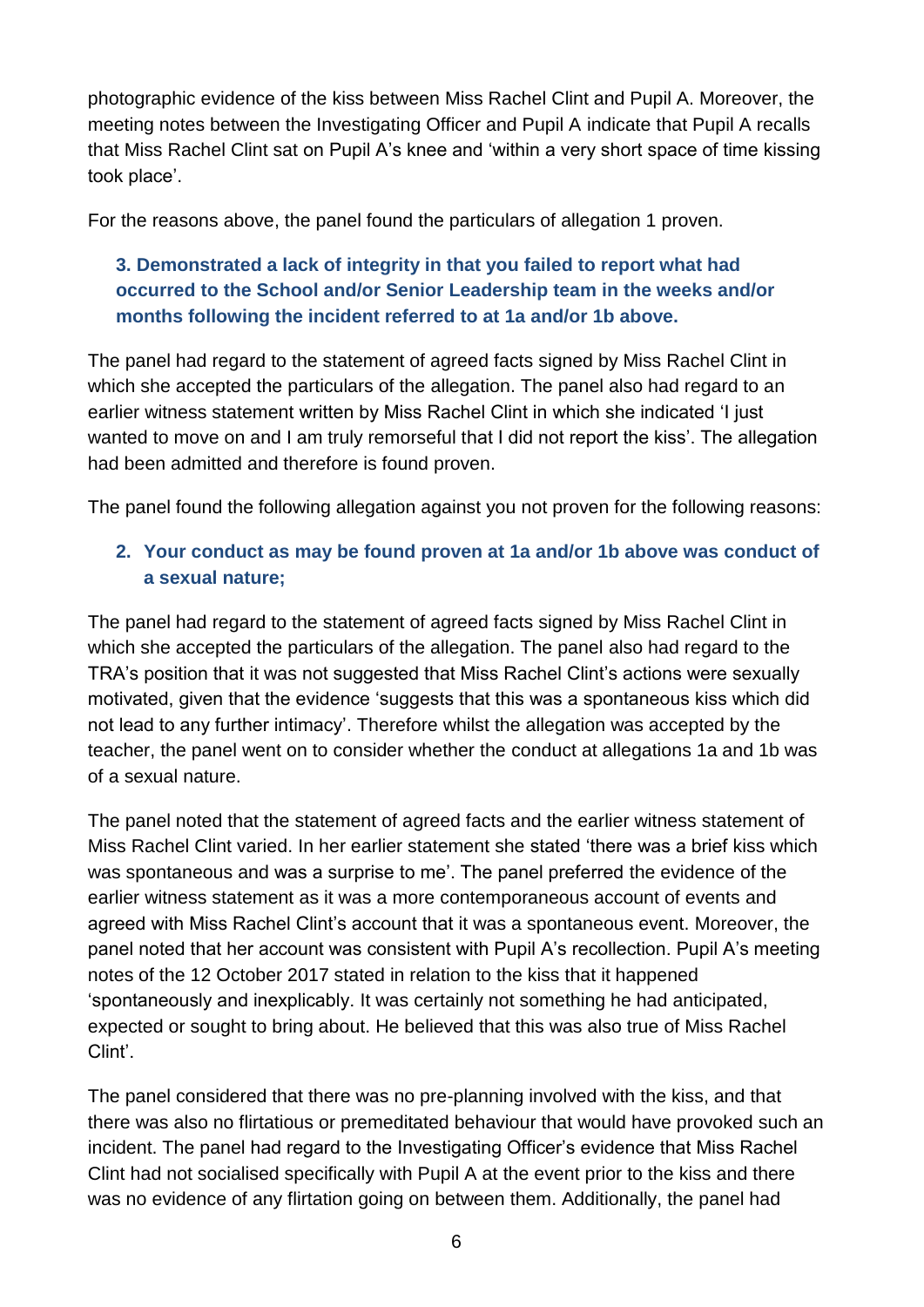regard to evidence during the event there was encouragement of alcohol being consumed as it was a leavers' event and there was a free bar tab for staff. It was admitted by Miss Rachel Clint that she had consumed alcohol on an empty stomach at the leavers' event and therefore viewed this incident as a result of an error of judgment on her part.

Lastly the panel had regard to the Investigation Report in which other teachers working at the School at the time had corroborated that Miss Rachel Clint was suffering from problems in her personal life [Redacted] Additionally the panel had regard to evidence in Miss Rachel Clint's witness statement that she felt professionally isolated in the School at the time leading up to the incident and had been under pressure and overworked.

Therefore, whilst the panel noted that Miss Rachel Clint did accept the allegation, the panel found that, on the balance of probabilities, this allegation was not proven on the facts.

#### <span id="page-6-0"></span>**Findings as to unacceptable professional conduct and/or conduct that may bring the profession into disrepute**

Having found some of allegations to have been proven, the panel went on to consider whether the facts of those proven allegations amounted to unacceptable professional conduct and/or conduct that may bring the profession into disrepute.

In doing so, the panel had regard to the document Teacher Misconduct: The Prohibition of Teachers, which the panel refers to as "the Advice".

The panel was satisfied that the conduct of Miss Rachel Clint in relation to the facts found proven, involved breaches of the Teachers' Standards. The panel considered that by reference to Part Two, the teacher was in breach of the following standards:

Teachers uphold public trust in the profession and maintain high standards of ethics and behaviour, within and outside school, by:

- treating pupils with dignity, building relationships rooted in mutual respect, and at all times observing proper boundaries appropriate to a teacher's professional position;
- Teachers must have proper and professional regard for the ethos, policies and practices of the school in which they teach.
- Teachers must have an understanding of, and always act within, the statutory frameworks which set out their professional duties and responsibilities.

The panel was satisfied that the conduct of Miss Rachel Clint in relation to allegations 1 and 3 amounted to misconduct which fell short of the standards expected of the profession.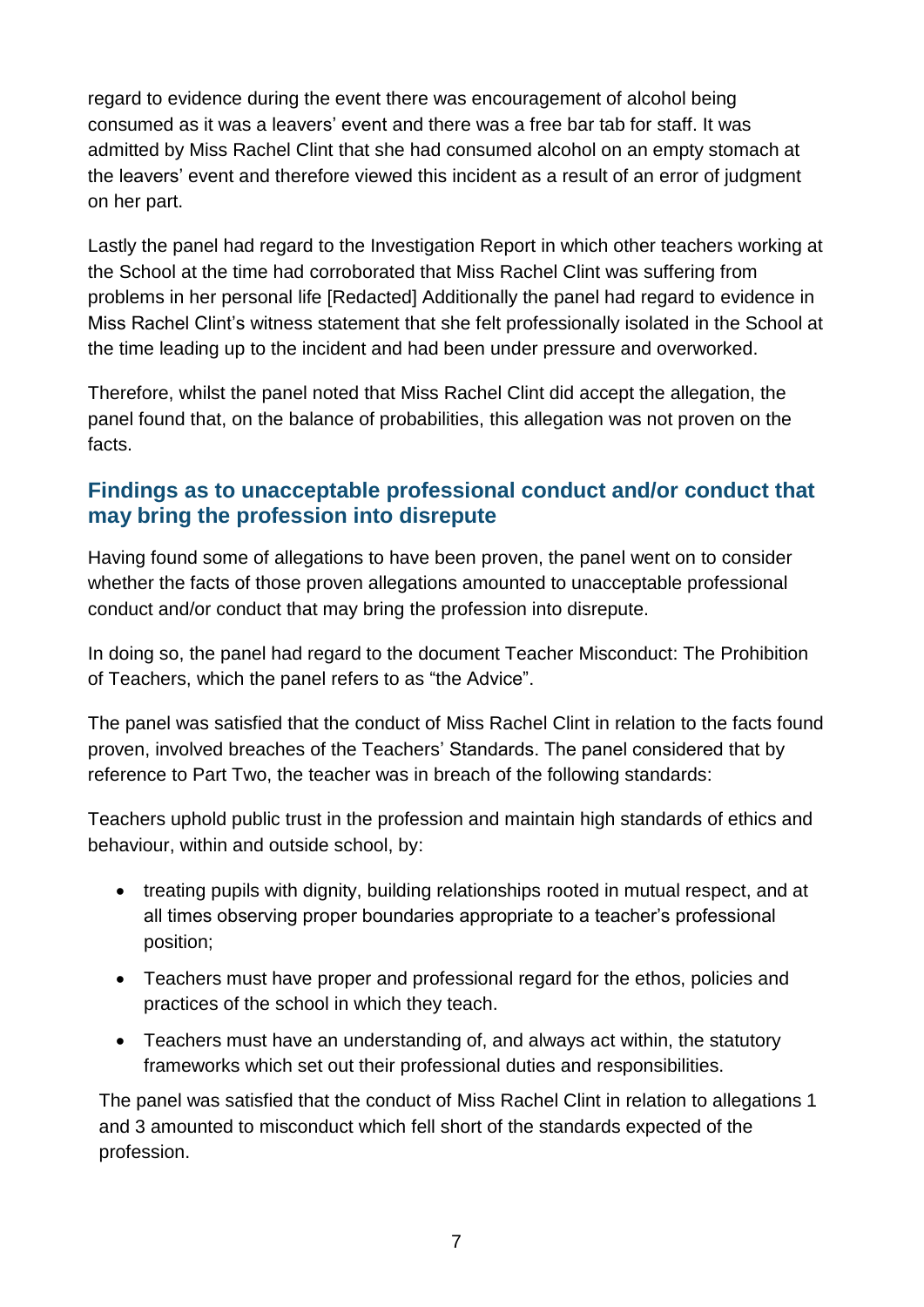The panel also considered whether Miss Rachel Clint's conduct displayed behaviours associated with any of the offences listed on pages 8 and 9 of the Advice and the panel found that none of these offences were relevant.

Accordingly, the panel is satisfied that Miss Rachel Clint is guilty of unacceptable professional conduct.

The panel noted that some of the allegations took place outside of the education setting. The incident involved the teacher sitting on Pupil A's knee and engaging in a kiss on a train following a leavers' drinks event for year 13 students where alcohol had been consumed.

The panel took into account how the teaching profession is viewed by others and considered the influence that teachers may have on pupils, parents and others in the community. The panel had taken account of the uniquely influential role that teachers can hold in pupils' lives and that pupils must be able to view teachers as role models in the way they behave.

A kiss between a teacher and a student on a busy train, in close proximately to other students, who proceeded to film the incident, in the panel's view, would have a negative impact on Miss Rachel Clint's status as a teacher. It could damage the public's perception of her and therefore bring the profession into disrepute. Moreover, failing to report the activity on the train to the School in a timely manner therefore demonstrated a lack of integrity which could also bring the profession into disrepute.

Accordingly, the panel is satisfied that Miss Rachel Clint is guilty of conduct that may bring the profession into disrepute.

Having found allegations 1 and 3 proved on the facts, the panel further found that Miss Rachel Clint's conduct amounted to both unacceptable professional conduct and conduct that may bring the profession into disrepute in respect of allegations 1 and 3.

## <span id="page-7-0"></span>**Panel's recommendation to the Secretary of State**

Given the panel's findings in respect of unacceptable professional conduct and conduct that may bring the profession into disrepute, it was necessary for the panel to go on to consider whether it would be appropriate to recommend the imposition of a prohibition order by the Secretary of State.

In considering whether to recommend to the Secretary of State that a prohibition order should be made, the panel had to consider whether it is an appropriate and proportionate measure, and whether it is in the public interest to do so. Prohibition orders should not be given in order to be punitive, or to show that blame has been apportioned, although they are likely to have punitive effect.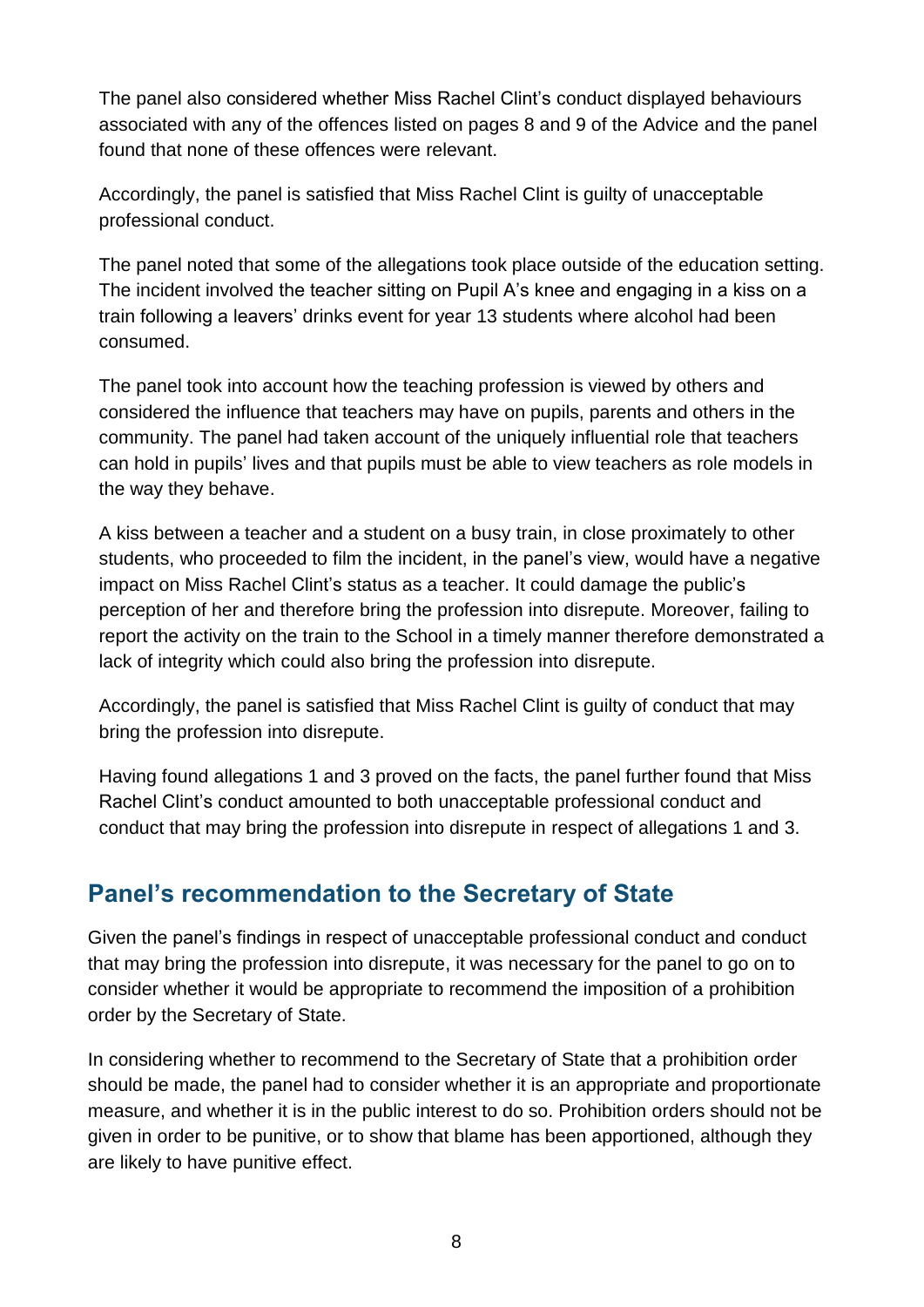The panel considered the particular public interest considerations set out in the Advice and, having done so, found a number of them to be relevant in this case, namely the maintenance of public confidence in the profession, declaring and upholding proper standards of conduct and the public interest of retaining the teacher in the profession.

The panel's findings against Miss Rachel Clint involved unacceptable professional conduct and conduct that may bring the profession into disrepute in that she engaged in a kiss with a pupil whilst seated on his knee. She subsequently failed to report the activity to the School. The panel considers that public confidence in the profession could be weakened if conduct such as that found against Miss Rachel Clint were not treated robustly when regulating the conduct of the profession.

The panel considered that a strong public interest consideration in declaring proper standards of conduct in the profession was also present as the behaviour found against Miss Rachel Clint was outside that which could reasonably be tolerated.

With that being said, the panel considered that there was a very strong public interest consideration in retaining Miss Rachel Clint in the profession. Miss Rachel Clint had worked as a teacher for 10 years and had an unblemished record previously to the events that took place. She had risen to be the assistant head of sixth form and head of department at the School.

In view of the clear public interest considerations that were present, the panel considered carefully whether or not it would be proportionate to impose a prohibition order taking into account the effect that this would have on Miss Rachel Clint.

In carrying out the balancing exercise the panel has considered the public interest considerations both in favour of and against prohibition as well as the interests of Miss Rachel Clint. The panel took further account of the Advice, which suggests that a prohibition order may be appropriate if certain behaviours of a teacher have been proven. In the list of such behaviours, the single element that was relevant in this case is:

 serious departure from the personal and professional conduct elements of the Teachers' Standards

Even though there was a behaviour that would point to the appropriateness of a prohibition order, the panel went on to consider whether or not there were sufficient mitigating factors to militate against a prohibition order being appropriate and a proportionate measure to impose. The panel found that whilst the conduct was inappropriate, it was an isolated and spontaneous incident. The panel saw no evidence that the activity was pre-planned or instigated by Miss Rachel Clint. The panel also took into account the [Redacted] issues of Miss Rachel Clint at the time of the incident. These issues were noted and accepted by other senior teaching staff in the School including the Investigating officer.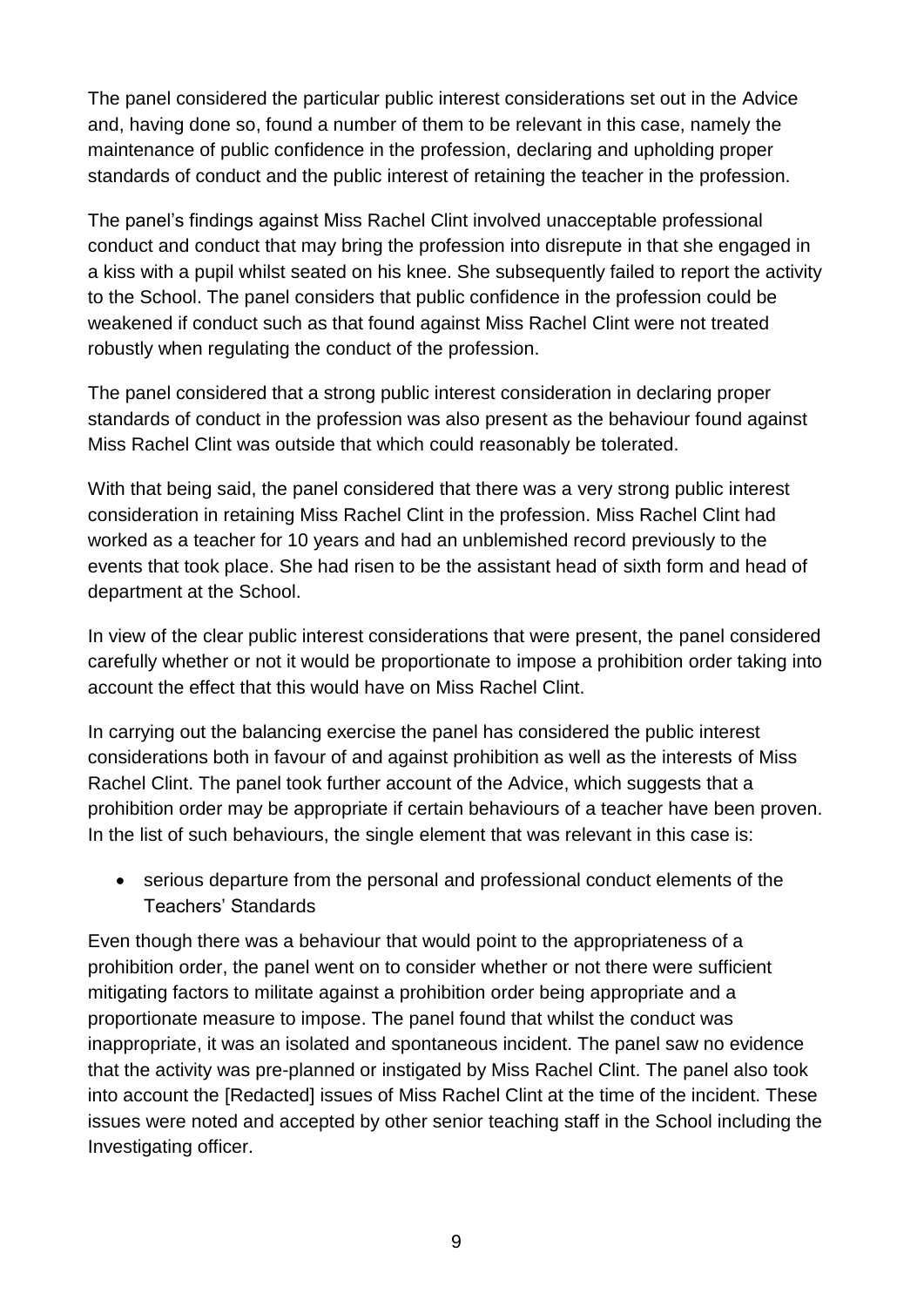With regard to the failing to report the incident, Miss Rachel Clint in her evidence demonstrated genuine insight into her actions and their consequences. The panel noted the admission from her evidence that indicated her deep regret for her behaviour and assurance that she would never find herself in this position again in the future. Miss Rachel Clint stated 'I accept full responsibility for my actions, but I hope this isolated and out of character incident, and my lack of reporting, does not deny me a future in the profession". She stated 'teaching is my vocation; it is my identity'. The panel believed that she now fully understands the impact her actions. The panel also had regard to the fact that she admitted unacceptable professional conduct and disrepute that may bring the profession into disrepute in the statement of agreed facts.

Miss Rachel Clint had a previously good history. She recognised that she made a serious error of judgment and confirmed it was an isolated incident. The panel accepted this.

Miss Rachel Clint had an array of strong testimonials from a range of individuals, including parents and colleagues. The panel also noted that the Investigating Officer also provided a very positive testimonial for Miss Rachel Clint which stated that she was an 'excellent role model for young people' and that she 'was always a most dedicated classroom teacher who clearly cared about the academic progress of those she taught'.

The panel found that the references demonstrated that she was a highly valued member of, and a great asset to, the school community. The panel noted evidence that parents of former students contacted her following her dismissal to ask for help with both academic tuition and UCAS applications. The panel further noted Miss Rachel Clint's dedication to education following her dismissal in that she has continued to make a contributions through working as a Park Project Coordinator with local schools and youth groups, as well as undertaken examination marking to keep herself up to date with the examination board requirements. The panel noted that this demonstrated her ongoing commitment to education.

The panel first considered whether it would be proportionate to conclude this case with no recommendation of prohibition, considering whether the publication of the findings made by the panel is sufficient.

The panel is of the view that, applying the standard of the ordinary intelligent citizen, recommending no prohibition order is a proportionate and appropriate response. The panel agreed with Miss Rachel Clint's evidence that this was a spontaneous incident and that she showed genuine remorse for not reporting her actions at the time. In light of the exceptional mitigating factors that were present in this case, the panel has determined that a recommendation for a prohibition order is not appropriate.

The panel considers that the publication of the adverse findings it has made is sufficient to send an appropriate message to Miss Rachel Clint, as to the standards of behaviour that are not acceptable and meets the public interest requirement of declaring proper standards of the profession.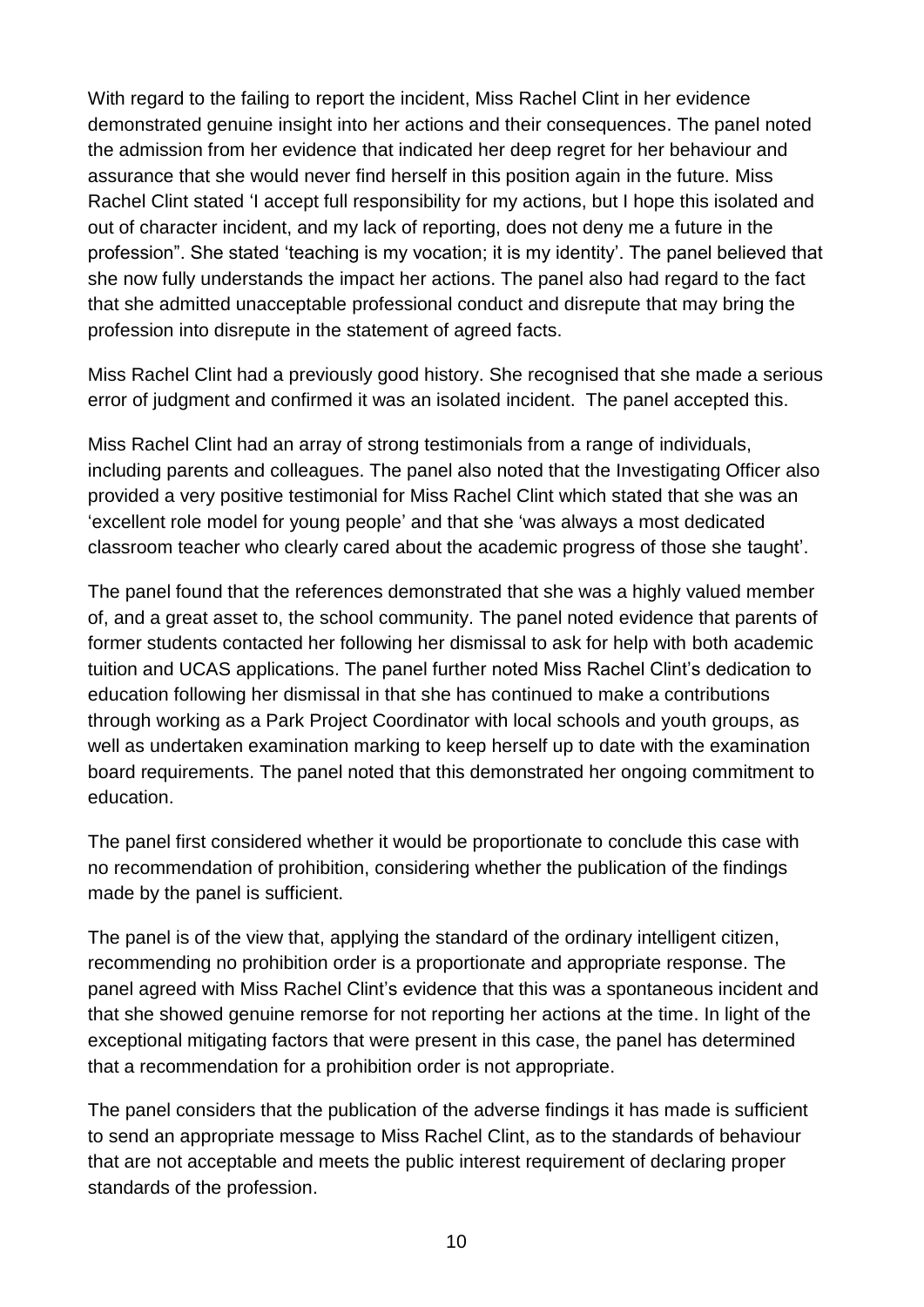## <span id="page-10-0"></span>**Decision and reasons on behalf of the Secretary of State**

I have given very careful consideration to this case and to the recommendation of the panel in respect of sanction.

In considering this case, I have also given very careful attention to the Advice that the Secretary of State has published concerning the prohibition of teachers.

In this case, the panel has found allegations 1 and 3 proven and found that those proven facts amount to unacceptable professional conduct and conduct that may bring the profession into disrepute. In this case, the panel has found some of the allegations not proven. I have therefore put those matters entirely from my mind.

The panel has recommended that the findings of unacceptable professional conduct / conduct likely to bring the profession into disrepute should be published and that such an action is proportionate and in the public interest.

In particular, the panel has found that Miss Clint is in breach of the following standards:

- treating pupils with dignity, building relationships rooted in mutual respect, and at all times observing proper boundaries appropriate to a teacher's professional position;
- Teachers must have proper and professional regard for the ethos, policies and practices of the school in which they teach.
- Teachers must have an understanding of, and always act within, the statutory frameworks which set out their professional duties and responsibilities.

The panel finds that the conduct of Miss Clint in respect of allegations 1 and 3 fell significantly short of the standards expected of the profession.

I have to determine whether the imposition of a prohibition order is proportionate and in the public interest. In considering that for this case, I have considered the overall aim of a prohibition order which is to protect pupils and to maintain public confidence in the profession. I have considered the extent to which a prohibition order in this case would achieve that aim taking into account the impact that it will have on the individual teacher. I have also asked myself, whether a less intrusive measure, such as the published finding of unacceptable professional conduct and conduct that may bring the profession into disrepute, would itself be sufficient to achieve the overall aim. I have to consider whether the consequences of such a publication are themselves sufficient. I have considered therefore whether or not prohibiting Miss Clint, and the impact that will have on her, is proportionate and in the public interest.

In this case, I have considered the extent to which a prohibition order would protect children. The panel has observed its findings against Miss Rachel Clint, "involved unacceptable professional conduct and conduct that may bring the profession into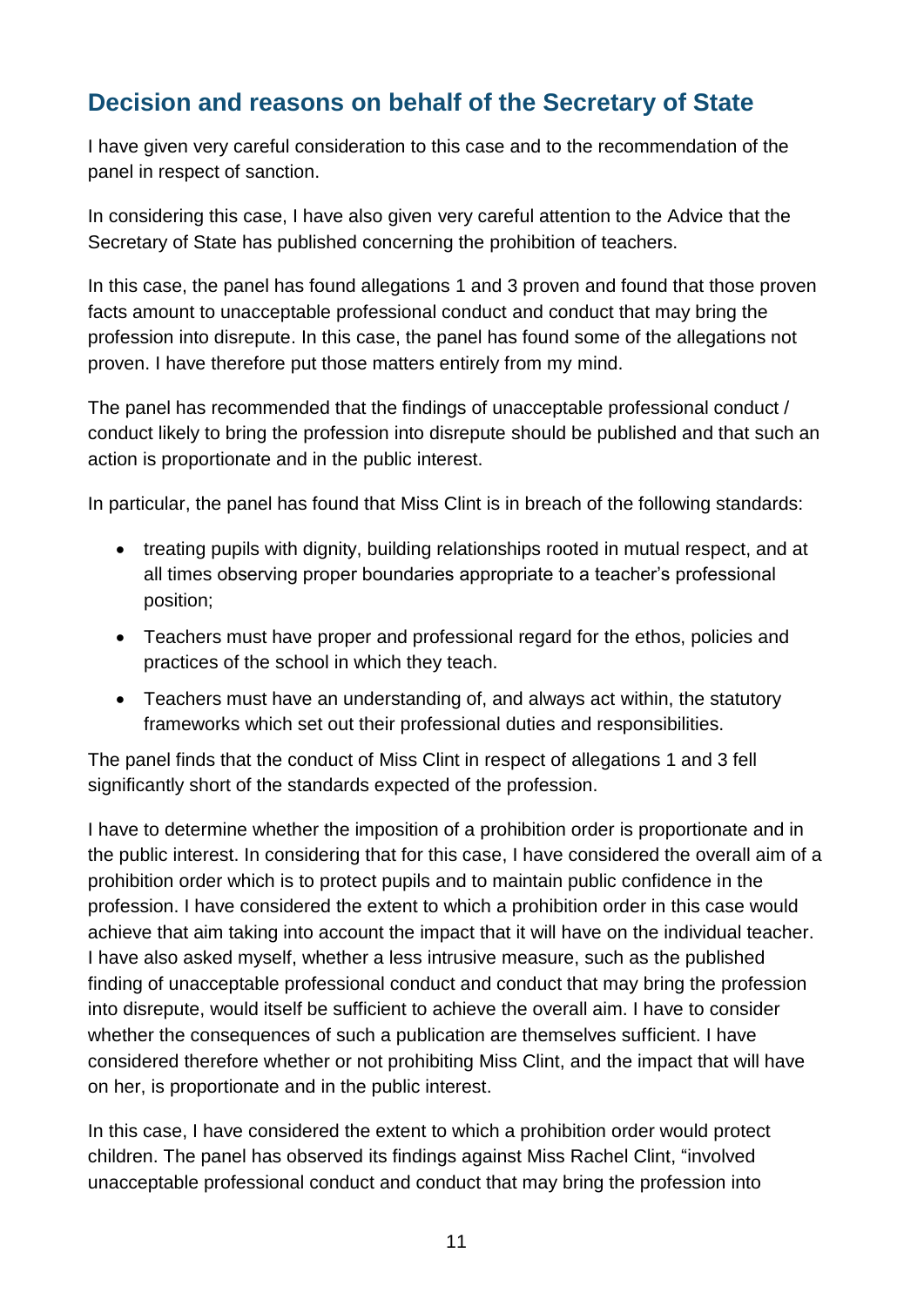disrepute in that she engaged in a kiss with a pupil whilst seated on his knee. She subsequently failed to report the activity to the School." A prohibition order would therefore prevent such a risk from being present in the future.

I have also taken into account the panel's comments on insight and remorse, which the panel sets out as follows, "the panel noted the admission from her evidence that indicated her deep regret for her behaviour and assurance that she would never find herself in this position again in the future." The panel believed that Miss Clint, "now fully understands the impact her actions". I have therefore given this element considerable weight in reaching my decision.

I have gone on to consider the extent to which a prohibition order would maintain public confidence in the profession. The panel considered, "that a strong public interest consideration in declaring proper standards of conduct in the profession was also present as the behaviour found against Miss Rachel Clint was outside that which could reasonably be tolerated."

I have had to consider that the public has a high expectation of professional standards of all teachers and that the public might regard a failure to impose a prohibition order as a failure to uphold those high standards. In weighing these considerations, I have had to consider the matter from the point of view of an "ordinary intelligent and well-informed citizen."

I have considered whether the publication of a finding of unacceptable professional conduct, in the absence of a prohibition order, can itself be regarded by such a person as being a proportionate response to the misconduct that has been found proven in this case.

I have also considered the impact of a prohibition order on Miss Clint herself. The panel say, "very strong public interest consideration in retaining Miss Rachel Clint in the profession. Miss Rachel Clint had worked as a teacher for 10 years and had an unblemished record previously to the events that took place. She had risen to be the assistant head of sixth form and head of department at the School." The panel also observed, "Miss Rachel Clint had an array of strong testimonials from a range of individuals, including parents and colleagues."

A prohibition order would prevent Miss Clint from teaching. A prohibition order would also clearly deprive the public of her contribution to the profession for the period that it is in force.

In this case, I have placed considerable weight on the panel's comments, "The panel found that whilst the conduct was inappropriate, it was an isolated and spontaneous incident."

I have given weight in my consideration of sanction therefore, to the contribution that Miss Clint has made to the profession. In my view, in light of the mitigating factors in this